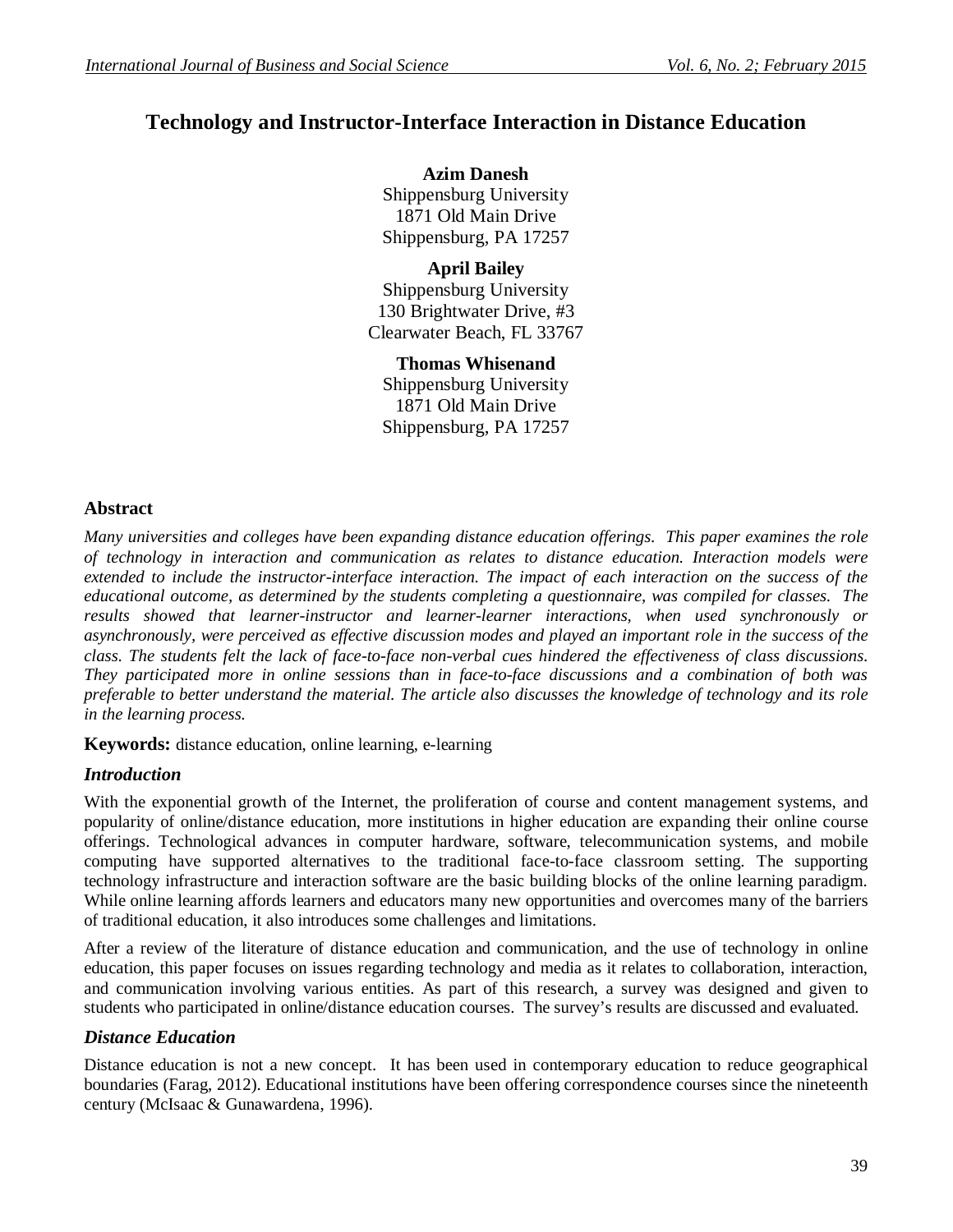In fact, the foundation of a correspondence course at the Illinois State University in 1874 has been credited as the start of distance education at the university level in the United States (Rumble & Harry, 1982). Many well respected colleges have implemented online courses and programs. Several, such as Harvard University and Massachusetts Institute of Technology offer free public courses.

Distance education is primarily made up of four types of media: print, voice, video, and computer (Charles, 1991). With advances in technology, telecommunications, and access to computer, advances in distance education in higher education has increased dramatically (Farag, 2012; Livingstone 2012). According to a U.S. Department of Education National Center for Education Statistics (NCES) study completed in the 2006–07 academic year, "66 percent of the 4,160 2-year and 4-year Title IV degree-granting postsecondary institutions in the nation offered college-level distance education courses. The overall percentage includes 97 percent of public 2-year institutions, 18 percent of private for-profit 2-year institutions, 89 percent of public 4-year institutions, 53 percent of private not-for-profit institutions, and 70 percent of private for-profit 4-year institutions." Additionally, the survey found that "Sixty-five percent of the institutions reported college-level credit-granting distance education courses, and 23 percent reported noncredit distance education courses." The U.S. Department of Education, NCES estimates that during the 2006-07 academic year "12.2 million enrollments (or registrations) in collegelevel credit-granting distance education courses and of these enrollments, "77 percent were reported in online courses, 12 percent were reported in hybrid/blended online courses, and 10 percent were reported in other types of distance education courses." (U.S. Department of Education NCES, 2008). At a national level, from this survey it was approximated that "11,200 college-level programs that were designed to be completed totally through distance education; 66 percent of these programs were reported as degree programs and the remaining 34 percent were reported as certificate programs" (U.S. Department of Education NCES, 2008).

The increase interest in distance education can be attributed to two major factors. The advances in computing and telecommunication technologies and the change in the demographic population of college students. Technology is having, and will continue to have a profound impact on institutions in America and around the globe. These technological advances in computers and communications have provided alternatives to the traditional classroom setting. According to Phipps & Merisotis (1999), distance education, which was once "a poor and often unwelcome stepchild within the academic community is becoming increasingly more visible as a part of the higher education family." For example, Virginia Polytechnic Institute and State University has since 1999 experienced a growth in eLearning course offerings to a current 6,000 and total enrollments to 600,000. They also report that during their 2009-2010 academic year, 96% of their academic departments' were engaged in developing and delivering e-Learning courses (VirginaTech, 2011).

The second has been the effect of our aging population on the make-up of the college student body. Technology and the information age are changing the nature of adult learning and as the population ages, adult students are increasingly pursuing advanced degrees (Merriam, Caffarella, & Baumgartner, 2006). Distance education/eLearning courses are especially attractive to this subset of students. Online delivery has made education a practical and flexible way to earn a degree or to gain professional development. The trend for online learning has been well received by higher education administration and students and is not likely to be going away anytime soon (Farag, 2012). In a study of 23,592 e-learners, Godwin, Thorpe, and Richardson (2008) found a mean age of 38.8 years. It is estimated that fewer students on college campuses today are between the ages of eighteen and twenty-two and attending full-time as a traditional undergraduate student (Twigg, 1994). Time constraints, due to job and family commitments, and distance to the facility often act as primary barriers to advanced education. Distance education overcomes many of these barriers and allows the learners access to the educational system.

While the use of distance education is more widely accepted, there has been and continues to be a debate as to the true definition of "distance education." Keegan's (1988) revised definition is among the most often quoted has a variety of elements the most important being, a quasi-permanent separation of teacher and learner throughout the length of the learning process through the use of technical media: print, audio, video, or computer to unite teacher and learner and to carry out the content of the course and conduct communication. He also emphasizes the absence of learning group in distance education since people are taught as individuals and not in groups. Other authors argue for a less restrictive definition such as Garrison and Shale (1987) and Verduin and Clark (1991) who debated Keegan's definition arguing that it was too restrictive.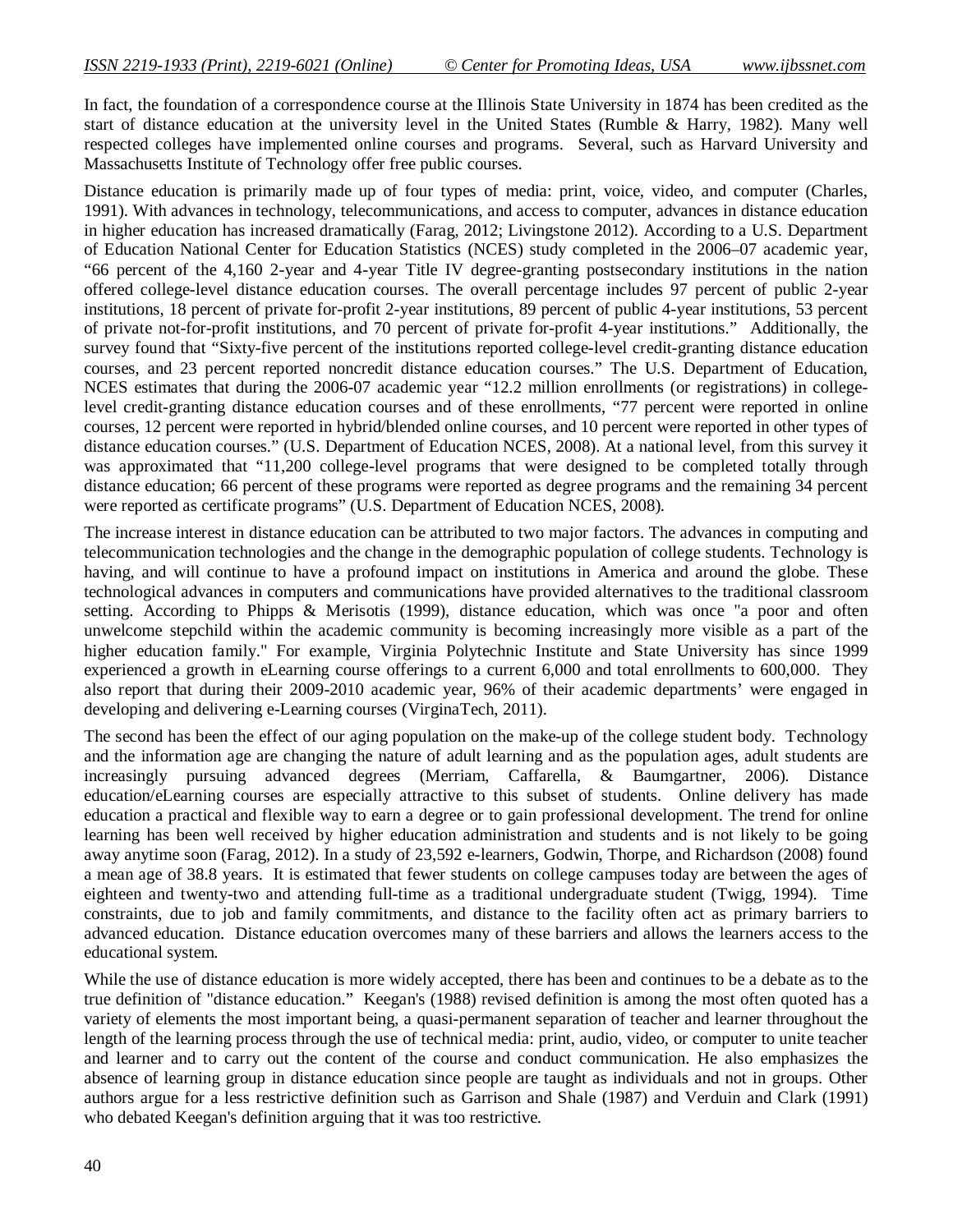Verduin and Clark (1991) developed their own definition which consists of the following criteria:

- The separation of teacher and learner during at least a majority of the instructional process;
- The influence of an educational organization, including the provision of student evaluation;
- The use of educational media to unite teacher and learner and carry course content;
- The provision of two-way communication between teacher, tutor, or educational agency and the learner.

They expand on Keegan's definition to include a broader range of activities and emphasis the important aspect of student evaluation. In addition, the absence of learning group has been omitted because distance education applied equally to both groups and individuals.

Distance education according to the U.S. Department of Education, NCES is defined as a "formal education process in which the students and instructor are not in the same place." Thus, instruction may be synchronous or asynchronous, and it may involve communication through the use of video, audio, or computer technologies, or by correspondence (including written correspondence and the use of technology such as CD-ROM). Distance education includes courses and programs that were formally designated as online, hybrid/blended online (combination of online and in-class instruction with reduced in-class seat time for students), and other distance education courses and programs" (U.S. Department of Education NCES, 2008).

The learning process can be achieved in many ways. Learning is defined in Webster's Dictionary as "knowledge or skill acquired by instruction or study". The primary task of education is to develop the potential of the learner. In the educational process, the teacher must provide the setting that is conducive to the learning (Dewey, 1916). Dewey rejected the idea that the teacher should pass on the knowledge and merely standoff and look on. Instead, the learner should be actively engaged, and the relationship between the teacher and learners should be interactive, providing a learning experience for all involved. The role of the educator is extremely important, for educational experiences are likely to happen where there are teacher-guided interactions between the students and the environment. An educator's task is not just to capitalize on the interests that already exist in the learner, but to arouse interest in those things that are educationally desirable. Thus, telecommunications requires changes in the teaching patterns and practices of the faculty as they must learn to relinquish a degree of control over the teaching-learning process (Dillon, 1989). Thus, it is important for teachers to reconsider the design of teaching and learning activities when technology is used. Furthermore, the subject matter may be more challenging when teaching is delivered online. This can be understandable particularly in a technology design course where students are learning to navigate specialized software packages without prior experience (Senn, 2008). Scholars suggest that there is no difference found in studies examining the final student scores between hybrid and face-to face sections. Therefore, one can conclude that students who enroll in hybrid sections are understanding and retaining the material as well as face-to-face students (Branoff & Wiebe, 2009).

# *Technology and Communication*

Garrison, Anderson, and Archer (2004) suggest that "the adoption of computer-mediated communication (CMC) in higher education has far outpaced our understanding of how this medium should best be used" and we need to study the "interactions, perceptions, and outputs of participants engaged in the use of CMC for educational purposes."(p.1) Communication plays a significant role in the success of distance education and is a collective activity (Clark & Brennan, 1991). Effective communication is possible when the people involved have a common ground which is the mutual knowledge, beliefs, and assumptions of the participants in a conversation. Common ground is updated by each participant to ensue whether or not the others have understood their message. The process of updating during the communication is called grounding (Clark & Schaefer, 1989). McCarthy & Monk (1994) integrated the theory of common grounding (Clark & Brennan, 1991) and Shannon and Weaver's (1949) theory of communication with research on cognition.

McCarthy & Monk developed their information processing model based on a multidisciplinary approach to computer-mediated communication. In order to facilitate grounding, they suggest a multi-channel communication system. Face-to-face communication is deeded to be the "richest channel configuration" available. Ellis and Beattie (1986) found that there are five channels in face-to-face communications: verbal, prosodic, paralinguistic, kinetics, and standing features. Since many students are visual learners, images are one of the most effective form of communication media.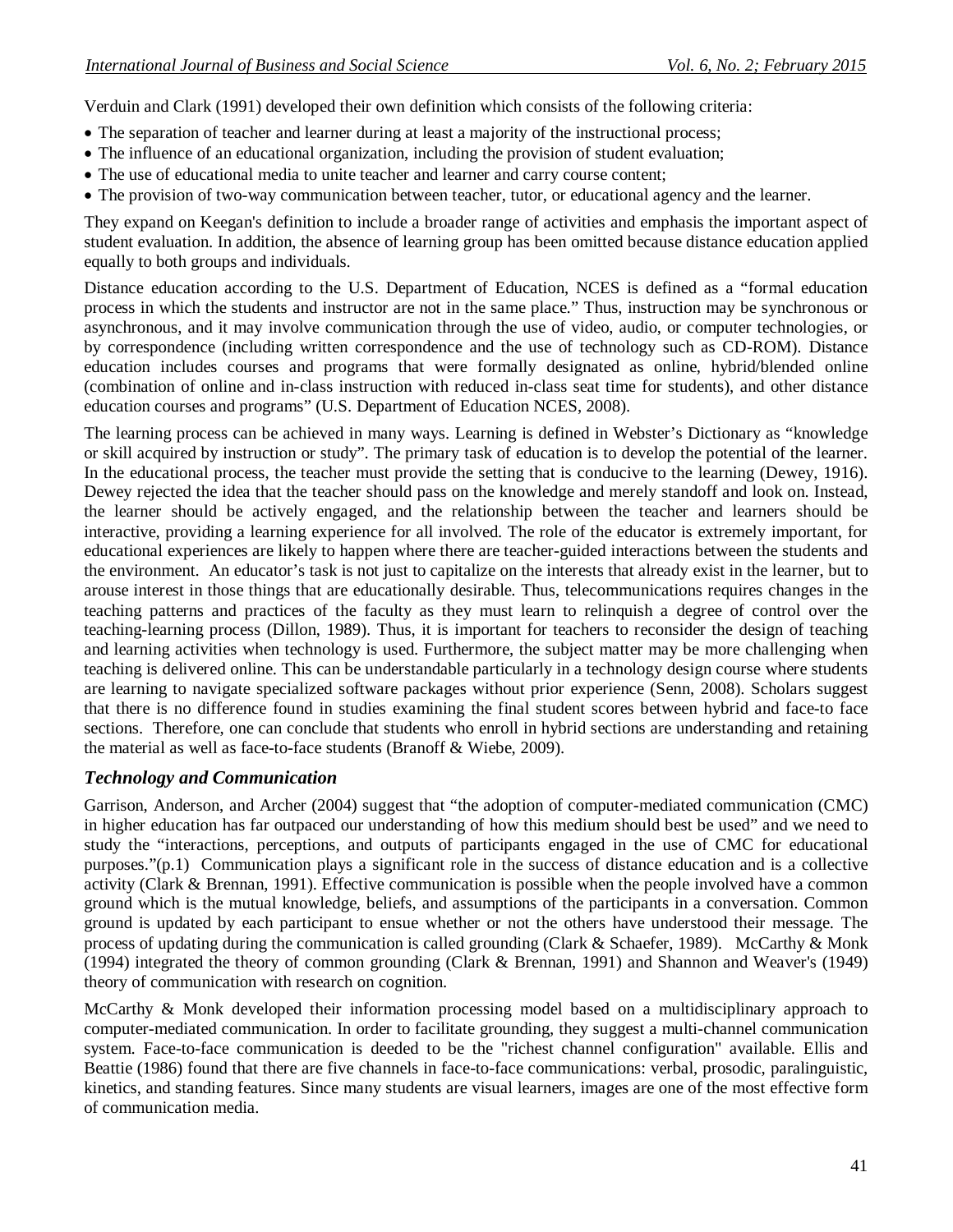Walsh (1992) estimated that approximately seven percent of the message is received by word meaning; thirtyeight percent is attributed to how it is said; and fifty-five percent of the communication message is in the form of visual cues concurring with Hills (1979) who also noted that non-verbal cues were a vital component of the teacher's communication.

Comparing the computer-mediated communication with face-to-face communication have also been studied for its social psychological effects. When computer-mediated communication relies primarily on text, social context cues regarding gender, age, or status are eliminated. This absence of cues appears to hamper communication efficiency and create a lack of awareness of social content (Bordia, 1997). As a result, there is a perceived higher incidence of rude, offensive, and uninhibited behavior (Kiesler, Siegel, & McGuire, 1984).

Using computer-mediated communication restricts the number of channels available, particularly the visual cues while the use of multiple media can improve the communication and have a positive influence in learning (Balaji & Digant 2010). For communication to be effective, a multi-channel environment should be a goal in order to facilitate grounding. In addition, structural constraints comprise another grounding facilitator. They work as important factors in coordinating the communication from one interaction to the next. Structural constraints, such as turn taking, assist in repairing any misunderstandings during the conversation. Furthermore, the participants in a conversation must cooperate and keep the communication relevant. Therefore contractual constraints are necessary. The availability and use of multiple channels and the structural and contractual constraints utilized in the communication will impact the learning process (Mandviwalla & Hovav, 1998).

## *Extending the Interaction Model*

Moore's (1989) interaction model relies upon three types of interaction essential in distance education: (1) learner-content; (2) learner-instructor; and (3) learner-learner. The last two are forms of interpersonal interaction and have raised the potential of unique and subtle responses to individuals and groups of learners leading researchers to stress the importance of interpersonal interaction (Bannan-Ritland, 2002; Berge, 2002; Northrup, 2002). The learner-instructor interaction involves the feedback and dialogue between the teacher and learner. Learner-content interaction is where the learners obtain intellectual information from the session. The learnerlearner interaction is the exchange of information, ideas, and dialog that occur among students about the course. This may be done in a structured or non-structured manner. This concept, like grounding, is fundamental to the effectiveness of learning, whether in distance education or by traditional means. The learner-media interaction was a forth component that was added to Moor's model by Hillman, Willis, and Gunawardena (1994). This component was proposed since the interaction between the learner and technology is an important element in the learning process. Learners usually devote a disproportional amount of time learning to interact with the technology if they are not comfortable with the new technology used in the course and have less time to learn the content. This study modified the above model by adding an additional dimension to it, the instructor-interface interaction. This element was added because the interaction between the instructor and technology is also an important factor in the success of computer-mediated courses. These courses are demanding as the teacher becomes the commentator, the subject matter expert, and the course designer rolled into one (Hudspeth & Brey, 1986). The teacher must become comfortable with the medium being used and use it efficiently. For the learnerinstructor and learner-learner factors, the model also draws upon Hills (1979) educational model and McCarthy & Monk's (1994) computer-mediated communication model which is based upon grounding.

# *The Study*

To determine the impact of various interaction methods on the success of the educational outcome, as observed by the students, a questionnaire was developed and administrated to graduate and undergraduate students in different classes at a business college. The courses were from both Master of Business Administration and Management Information Systems disciplines. Each of the classes was taught by a different professor. All of the courses used a mixed-mode format, combing face-to-face and online classroom discussions. Both asynchronous and synchronous communications were used in all of the classes. Email, blog, and discussion boards were used for asynchronous communications. Bernard et al (2004) found that in asynchronous distance education, media that support interactivity (i.e., CMC) appear to facilitate better attitudes and benefits achievement outcomes.

Syllabi, discussion topics, and assignments were posted on the class websites. Students were encouraged in each of the courses to use traditional communication as well as computer-mediated communication to interact with the teacher and the other students. All courses involved face-to-face, online, and text based discussions.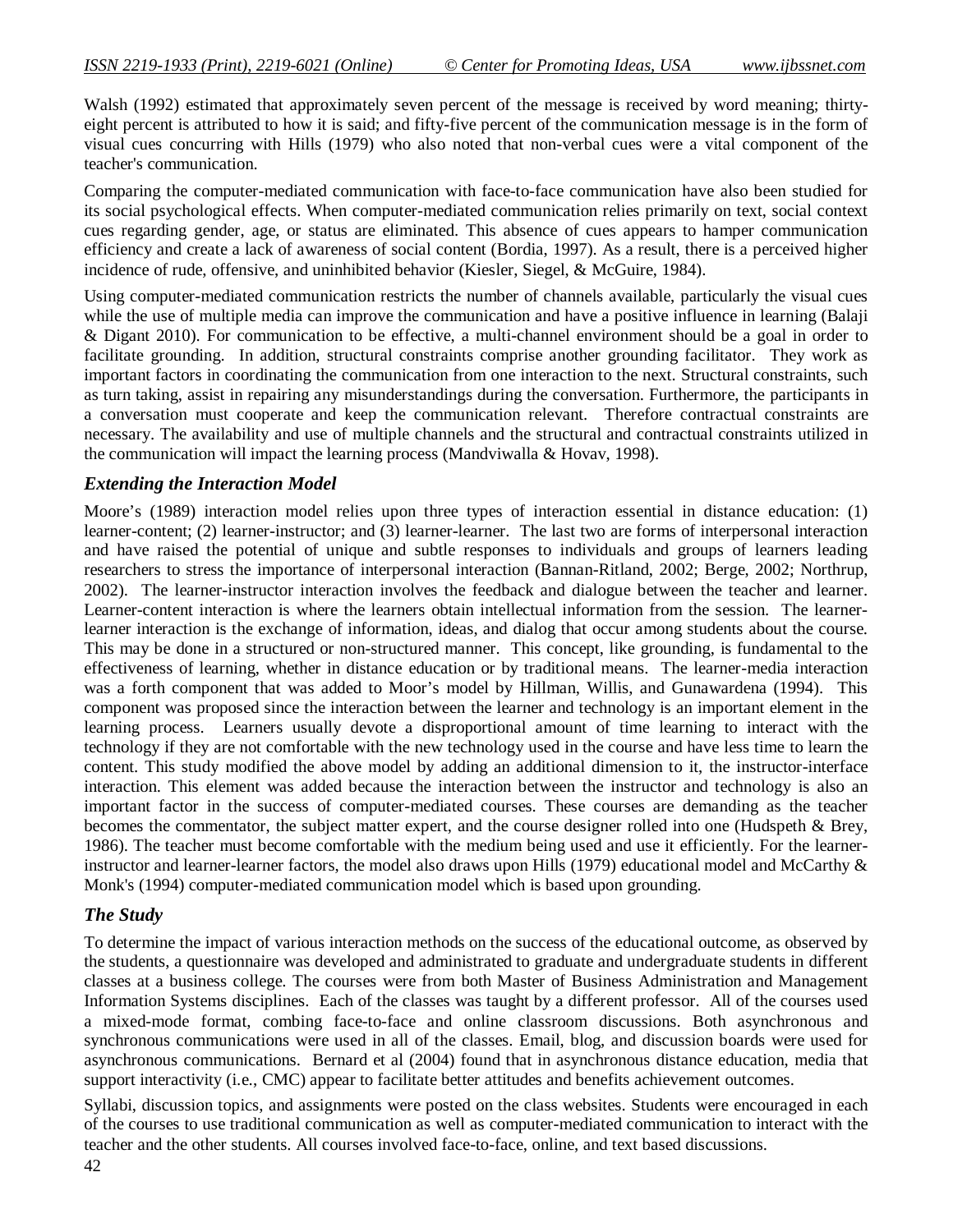Feedback from the teachers was also routinely provided online. If needed, the subjects were provided with 24/7 on-line support in the use of technology by the provider of the content management software used in the courses. At the end of course, instructors administered a survey questionnaire to capture the students' perceptions. This questionnaire was comprised of Likert scale, open ended, and agree/disagree questions.

## *Results and Discussion*

Ninety one students participated in survey. The results of the questionnaire showed that the 61% of subjects were part-time students. The primary reasons for taking the mixed-mode classes were to reduce or eliminate traveling time, and to alleviate time constraints due to their family or career demands. Majority of students believed that the ability to take part of the class on-line was an important issue in taking the course (Figure 1). The following results are discussed by interaction type and illustrate the advantages and disadvantages of technology use in distance education using the interaction model.

#### **Learner –Instructor and Learner-Learner Interactions**

Since both learner-instructor and learner-learner interactions are revolves mainly on the communication function, the two interactions will be discussed together. The learner-instructor interaction is the exchange of information, ideas, and dialog among the instructor and students. Moore's model (1989) provides the ideas, feedback, and motivation, and dialog between the students and the instructor. A study by Marks, Sibley, and Arbaugh (2005) indicated that instructor-student interaction is most important. Collins (2004), likewise, found that web-based instruction was enhanced when augmented with instructor led sessions. The learner-learner interaction is the exchange of information, ideas, and dialog among the students. Bonk et al (2000) found that interaction among students can have many benefits, including (a) improved quality of student work; (b) improved course completion rate; and (c) development of a community of learners.

Based on the questionnaire's results, 62% of students agreed that the scheduled synchronous sessions impacted positively on the overall interaction with the instructor, and 56% agreed that the synchronous sessions impacted positively on their interaction with classmates. While 71% believed that they could better communicate with the professor and fellow students easily outside the scheduled online meetings using asynchronous technology.

Various studies suggest that utilizing computer mediated communication, in particular for class participation and collaborative learning, can make a positive difference to the educational experience of some students (Scarborough and Graham 2001; Livingstone 2012; Abrami, et al. 2011). In the study, 82% of the students felt comfortable participating in class discussions using the technology. In fact, 64% of the students said they participated more in the synchronous sessions than they would have in a classroom discussion, while 62% of the students felt that the technology hindered the effectiveness of the classroom discussion due to transmission delays and or slow response times. Students in this study actually participated more in the online sessions than in faceto-face discussions. It appears that the students were more willing to participate because there is a perception of greater equality in the group. Since majority of the students came from the same educational background and were at ease with using the technology, our results may have been affected.

#### **Instructor-Interface and learner-Interface Interaction**

For interaction between the teacher and technology, 64% of the students agreed that the professor's knowledge and use of the technology during the synchronous sessions was critical to the overall success of the class. In the comment section of the questionnaire, students stated that the instructors who felt comfortable with the technology and used it with ease, had a more effective classroom discussions. The teacher must develop skills in controlling, engaging, and responding to student questions without creating a feeling that the question was inappropriate. The instructor must also make the students feel part of the class by using technology to include all of the students. Students also mentioned that the technology is available to make the course exciting and challenging if the teacher becomes comfortable with the technology and uses it effectively. The professors in these courses were overall efficient in the use of technology. However, this interaction should be carefully reviewed when using online courses in other disciplines. We urge teachers to rethink their pedagogy to exploit the opportunities offered by new and varied media and technologies as suggested by Laurillard (2002).

Learner-interface plays an important role in the learning process. The student's knowledge of the technologyinterface interaction is the interaction between the learner and the technology which delivers instruction.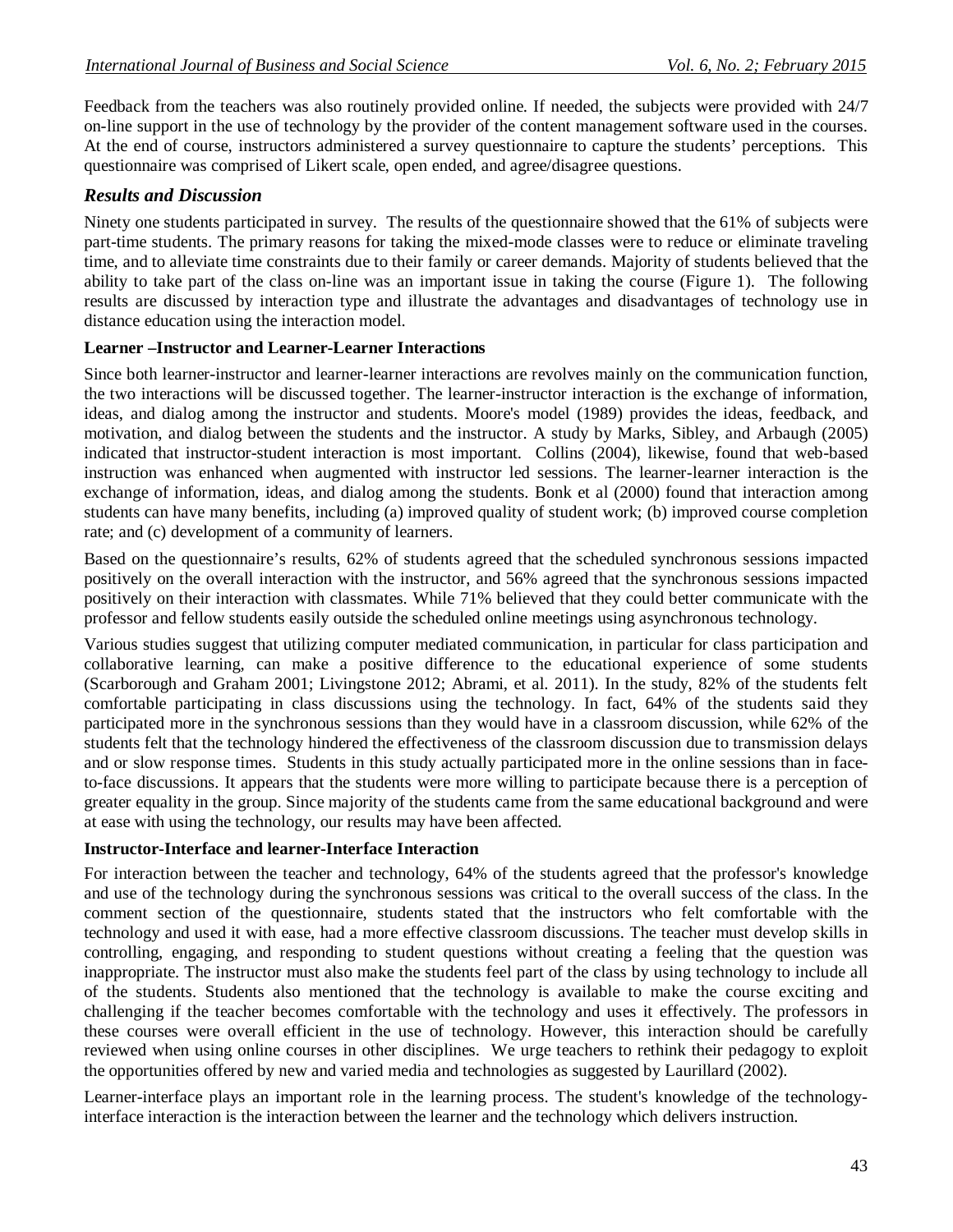Since majority of the students were enrolled in computer-related courses and have been using technology during their academic careers, only 19% of the students agreed that more training in the technology should have been given prior to the course. This percentage would likely be higher in the non-technical course.

#### **Learner-Content Interaction**

The learner-content interaction is the method by which students obtain intellectual information from the material. The result indicated that the majority of the students agreed that they had a good understanding of the material presented. Students commented, that the asynchronous communication played an important role in the success of the class, however, that a combination of face-to-face instruction and online discussions were needed to obtain understanding of the material. Thus, it appears from the analyses of the learner-learner and learner-instructor interactions and the outcome of the course that the learner-content interaction by itself was unsatisfactory. The students felt that lack of face-to-face (visual non-verbal cues and face-to-face discussions) non-verbal cues hindered the effectiveness of the class presentations and discussions and agreed that face-to-face classroom sessions were necessary to make the class a success (Figures 2-4). Only 54% of the students indicated that they learned as much from the online session as they would have from face-to-face classroom discussions. Students agreed that face-to-face classroom sessions were needed and indicated that the face-to-face interaction assisted in the learning process.

#### *Conclusions*

Advances in technology has produced a rapid pace of change and a competitive environment in today's information based societies (Danesh and Kock 2005, Kock et al. 2008). In addition, the use of technology has become a vital aspect of the pedagogical experience and in our ability to learn and comprehend. Although distance learning is affecting the future of higher education, its efficacy needs to be more studied and analyzed. While students indicated they enjoyed the flexibility that online learning brings, personal preference continues to favor better interaction as future generations will be more open to remote and individualized education. The use of the interaction model in this case study illustrates the importance of the learner-learner, learner-instructor, learnerinterface, instructor-interface, and learner-content interactions to be considered for future research and development of distance education course content and software tool to fully engage and communicate with students.

#### *Limitation and Future Research*

The subjects used in this study do not represent a random cross-section of the population. Majority of the participants had extensive knowledge in the area of technology. Also, if any of the students had participated in more than one online class recently, it is unsure if there was any bias in the way they completed the questionnaire.

A natural follow up to this study is to measure students' perception from a wider range of background. Also, studies to compare various software design guidelines and modes of communication in order to help designers and researchers to consider communication and interaction models when designing software for distance education.



**Figure 1**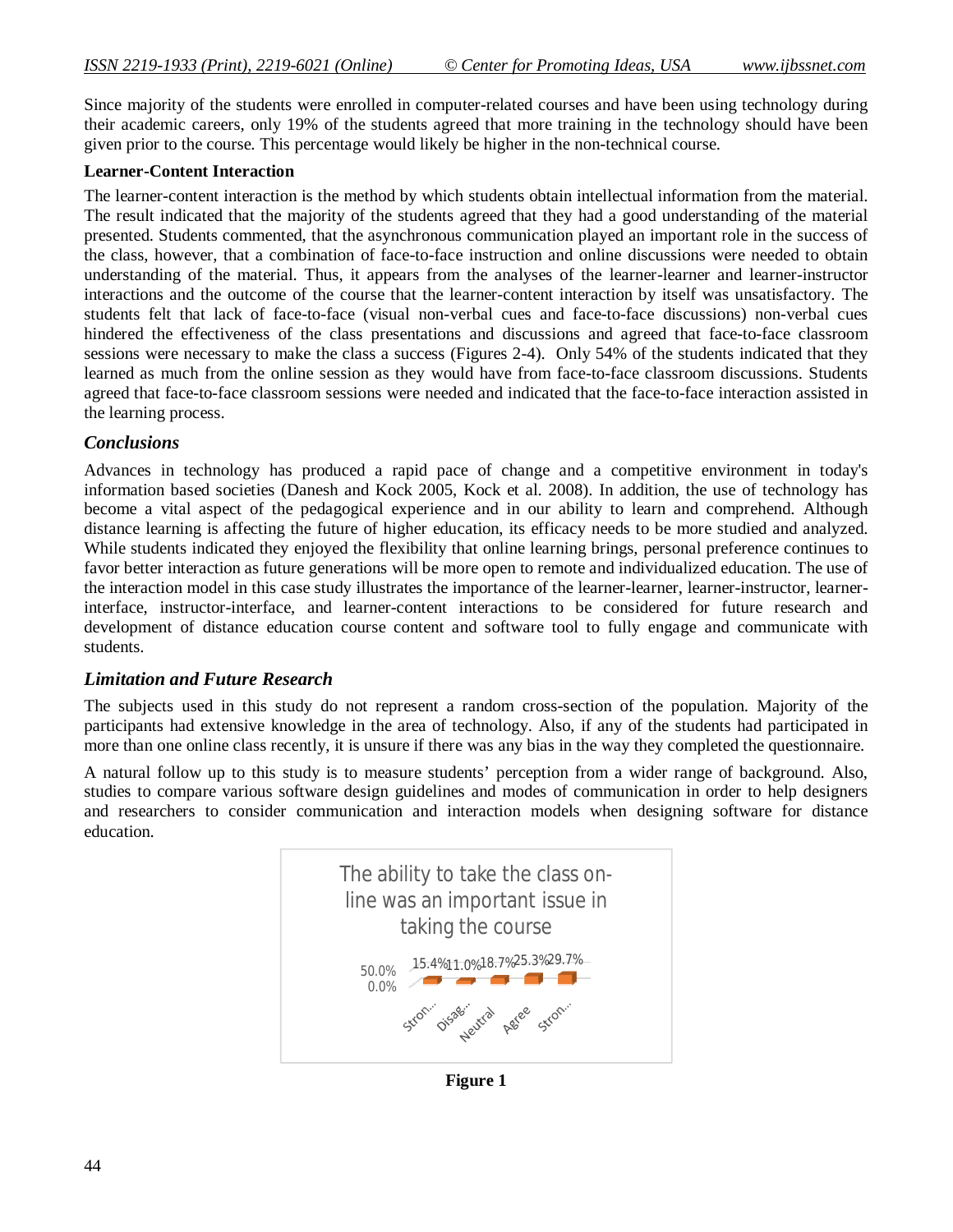



Neutral

Oifsager

Agree

strong.

0.0%

Strong

# *References*

- Abrami, P. C., Bernard, R. M., Bures, E. M., Borokhovski, E., & Tamim, R. M. (2011). Interaction in distance education and online learning: using evidence and theory to improve practice. Journal of Computing in Higher Education, 23(2-3), 82-103.
- Balaji, M.S., Chakrabarti, D. (2010). Student interactions in online discussion forum: Empirical research from 'media richness theory' Perspective, Journal of Interactive Online Learning, 9(1).
- Bannan-Ritland, B. (2002). Computer-mediated communication, elearning and interactivity: A review of the research. The Quarterly Review of Distance Education, 3(2), 161-179.
- Berge, Z.L. (2002). Active, interactive, and reflective elearning. The Quarterly Review of Distance Education, 3(2), 181-190.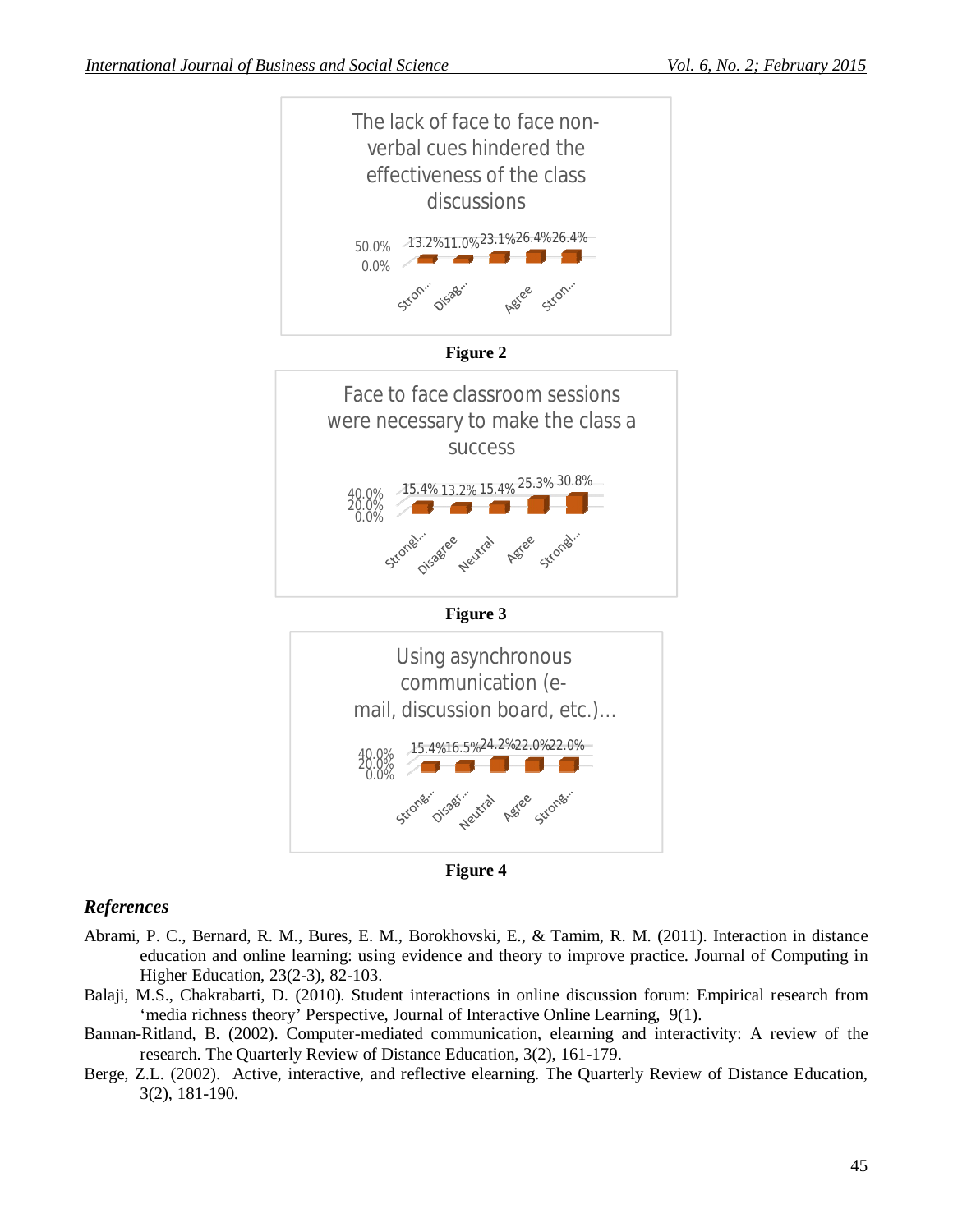- Bernard, R.M,, Abrami, P.C., Lou, Y., Borokhovski, E., Wade, A., Wozney, L., Wallet, P.A., Fiset, M., & Huang, H. (2004). How does distance education compare with classroom instruction? A meta-analysis of the empirical literature. Review of Educational Research, 74(3).
- Bonk, C., Kirkley, J., Hara, N., & Dennen, V. (2000, April). Advances in pedagogy: Finding the instructor in post-secondary online learning. Paper presented at the Annual Meeting of the American Educational Research Association, New Orleans, LA,
- Bordia, P. (1997). Face to face versus computer-mediated communication: A synthesis of the experimental literature. The Journal of Business Communication, 34(1), 99-120.
- Branoff, T., & Wiebe, E. (2009). Face-to-face, hybrid, or online?: Issues faculty face redesigning an introductory engineering graphics courses. Engineering Design Graphics Journal, 73(1), 25-31.
- Charles, I. (1991). Adaptions of distance education. ITCA Teleconference Yearbook.
- Clark, H.H. & Brennan, S.E., Grounding in communication. In Resnick L., Levine J., & Teasley, S.D. (Eds.). (1991). Perspectives on Socially Shared Cognition, American Psychological Association, Washington.
- Clark, H.H. & Schaefer, E.F. (1989). Contributing to discourse. Cognitive Science, 13, 259-294.
- Collins, G.R.. (2004). Augmenting web-based instruction with satellite video: A case study. Journal of Teaching in Travel and Tourism, 4(1), 57-74.
- Danesh, A., & Kock, N. (2005). Communication-Based Versus Workflow-Based Redesign: Some Observations From An Experimental Study. Review of Business Information Systems (RBIS), 9(4), 119-130.
- Dewey, J. (1916). Democracy and Education, New York: MacMillan.
- Dillon, C. (1989). Faculty rewards and instructional telecommunications: A view from the telecourse faculty. The American Journal of Distance Education, 3(2), 35-43.
- ED Study Documents Growth of Distance Learning. (1997). NACUBO News, Retreived from http:/ /www .nacubo.org/website.hll 00697.html.
- Ellis, A. & Beattis, G. (1986). The Psychology of Language and Communication, London: Weidenfeld and Nicholson.
- Farag, W. (2012). Comparing achievement of intended learning outcomes in online programming classes with blended offerings. Special Interest Group for Information Technology Education, 25-30.
- Garrison, D.R., Anderson, T. & Archer, W. (2004). Critical thinking, cognitive presence, and computer conferencing in distance education. The American Journal of Distance Education, 13(1), 57–75.
- Garrison, D. & Shale, D. (1987). Mapping the boundaries of distance education: Problems in defining the field. The American Journal of Distance Education, 1(1), 7-13
- Godwin, S. J., Thorpe, M. S., & Richardson, J. T. E. (2008). The impact of computer-mediated interaction on distance learning. British Journal of Educational Technology, 39 (1), 52–70.
- Hills, P. (1979). Teaching and Learning as a Communication Process, New York: Wiley.
- Hillman, D.C., Willis, D., & Gunawardena, C.N. (1994). Learner-interface interaction in distance education: An extension of contemporary models and strategies for practitioners. The American Journal of Distance Education, 8(2), 30-42.
- Hudspeth, D. R., & Brey, R. G. (1986). Instructional telecommunications: Principles and applications. New York: Praeger Special Studies.
- Keegan, D. (1988). Problems in defining the field of distance education. The American Journal of Distance Education, 2(2), 4-11.
- Kiesler, S., Siegel, J., & McGuire, T.W. (1984). Social psychological aspects of computer-mediated communication, American Psychologist, 39(10), 1123-1134.
- Kock, N., Danesh, A., & Komiak, P. (2008). A discussion and test of a communication flow optimization approach for business process redesign, Knowledge and Process Management, 15(1), 72-85.
- Laurillard, D. (2002). Rethinking University Teaching (2<sup>nd</sup> Ed.). Routledge-Falmer, London.
- Livingstone, S. (2012). Critical reflections on the benefits of ICT in education. Oxford Review of Education, 38(1), 9-24.
- Mandviwal1la, M. & Hovav, A. (1998). Adapting business process redesign concepts to learning processes. Business Process Management Journal, 4(3), 186-203.
- Marks, R.B., Sibley, S.D., & Arbaugh, J.B. (2005). A structural equation model of predictors for effective online learning. Journal of Management Education, 29(4), 531-563.